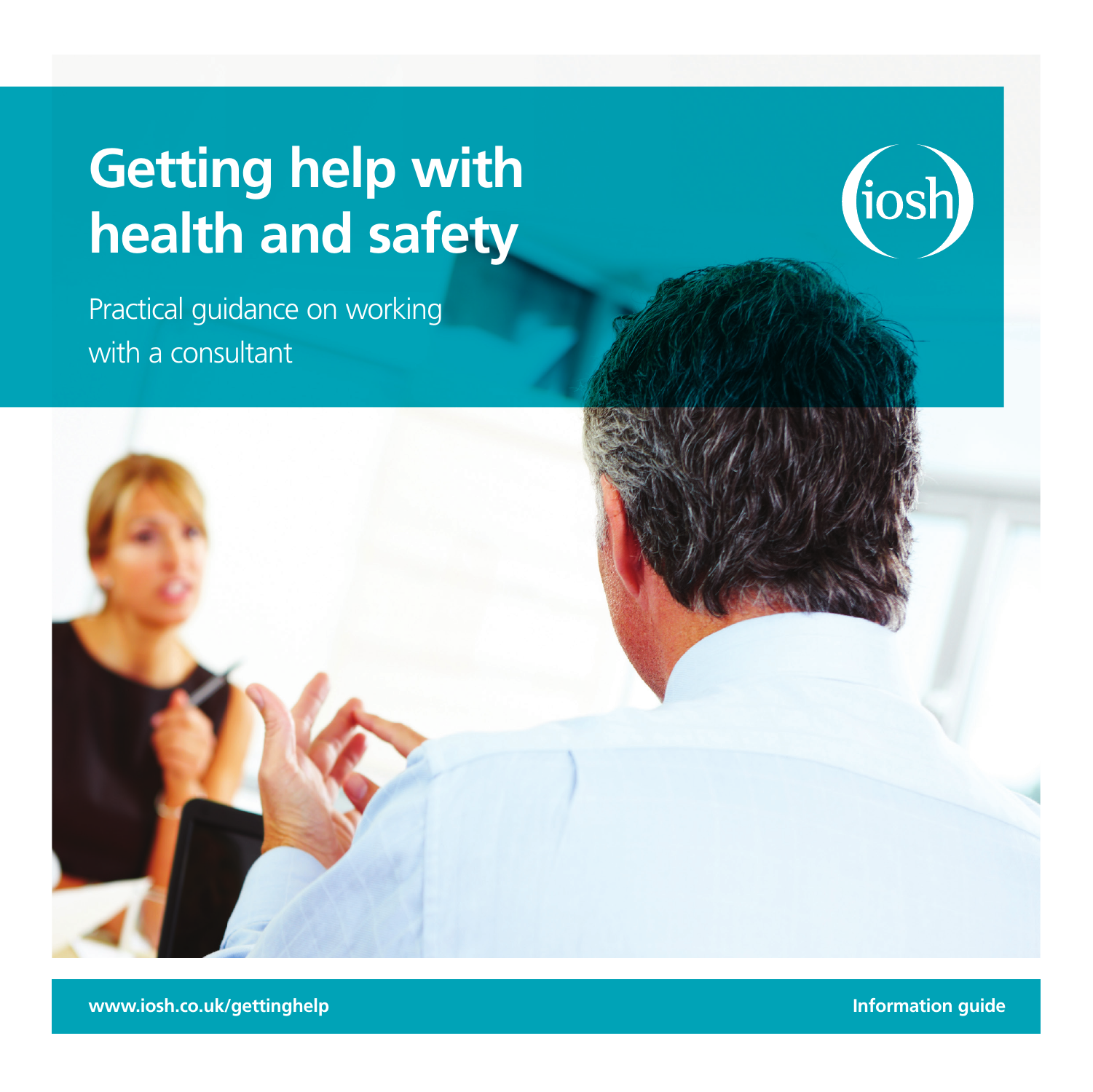Workers are your most valuable asset and you need to look after them. It makes good business sense – and it's your legal duty to keep your people safe

If you have any comments or questions about this guide, please contact Research and Information Services at IOSH: t +44 (0)116 257 3100 **[researchandinformation@iosh.co.uk](mailto:researchandinformation%40iosh.co.uk?subject=Getting%20help%20with%20health%20and%20safety)**

**[www.iosh.co.uk/consultancygroup](http://www.iosh.co.uk/consultancygroup)**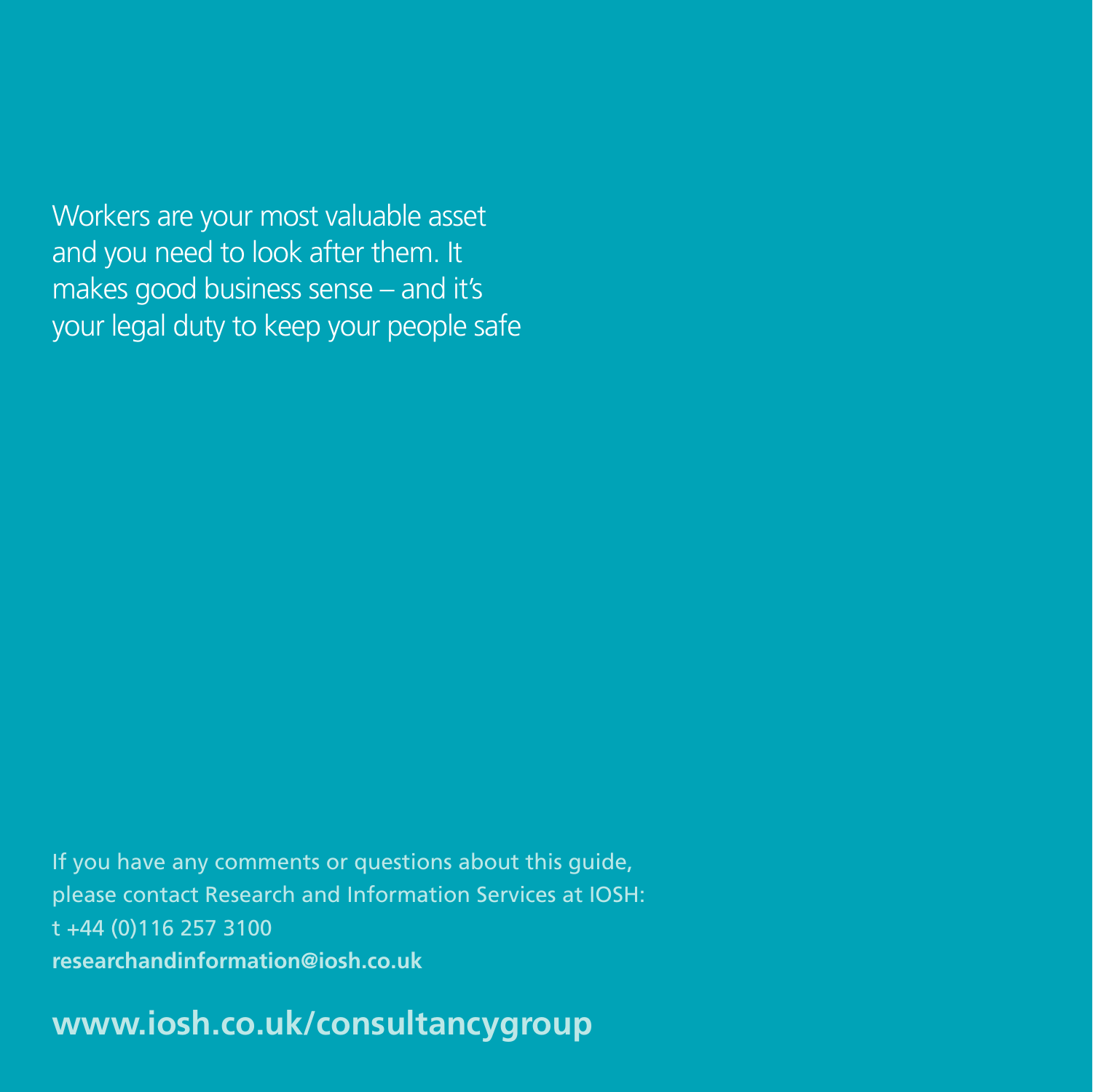# **To help you do this, you may need professional health and safety advice**

But where can you get it, and how do you know you're getting good value? This guide answers these questions and more, helping you to make sure the health and safety adviser you choose has the right level of expertise and professional membership for you, your team and your business.

### Why do you need help?

As an employer, you must "appoint one or more competent persons to assist" with health and safety – it's the law. But that's not the only reason to get advice. We know that you're not in business to hurt people, and getting health and safety management right will help to protect your team. It also makes good business sense. Making people ill at work, injuring or even killing them, can be costly – not just in terms of business losses, but reputation damage too. Making sure you get good advice can save you money in the long run.

You can get advice in-house, from a professional outside your organisation, or a combination of both. What's important is that it comes from someone who's competent. If you need outside help, we recommend that you choose someone suitable from the Occupational Safety and Health Consultants Register (OSHCR), the UK government-recognised accreditation scheme. To find out more, visit [www.oshcr.org](http://www.oshcr.org).

# When do you need help?

It's usually best to get someone in-house to deal with health and safety, as they'll know a lot about your business and operations. Find out how to get the right person for the job by having a look at [www.iosh.co.uk/](http://www.iosh.co.uk/thebestpeople.aspx) [thebestpeople.aspx](http://www.iosh.co.uk/thebestpeople.aspx), or by downloading the free IOSH guide, 'Setting standards in health and safety – raising performance through training and competence development', from [www.iosh.co.uk/standards](http://www.iosh.co.uk/standards).

Of course, in small organisations, it's not always possible to get someone internal to look after health and safety. And even if you have in-house help, getting independent advice from an external consultant can be invaluable, whatever the size of your organisation.

There could also be times when you need help to cover areas outside the skills, experience or resources of your in-house team. For example, if you want to:

- introduce new products, processes or procedures
- give your staff training
- investigate incidents
- have an independent audit carried out
- use chemicals safely
- $\blacksquare$  test samples say, for asbestos or legionella.

For some pointers on getting outside health and safety advice, have a look at 'Questions to ask yourself' on pages 06–07.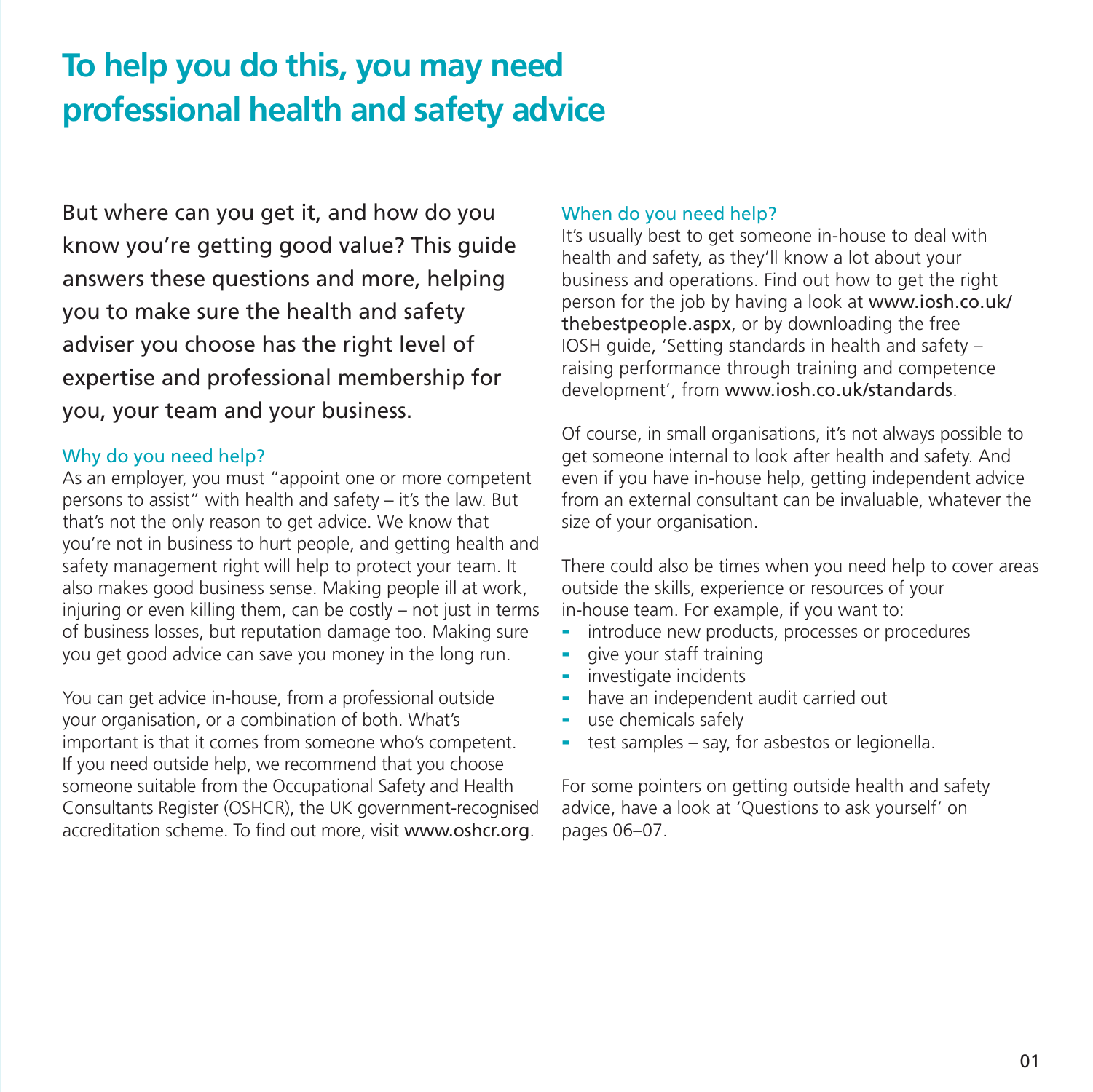# **Who can help you?**

Before you begin looking for a consultant, you first have to decide what sort of consultant you need. For example, you may need someone to help you with general health and safety management, or you may need a specialist to deal with a specific issue.

Specialist health and safety consultants can advise you on a wide range of issues, including:

dealing with harmful substances, from asbestos to clinical waste

- health problems
- legal questions and challenges
- noise and vibration problems
- policies and procedures
- designing a safe workplace
- sample testing
- stress and strains
- helping people back to work after they've been off with a serious injury or illness.

#### Competence and suitability

Consultants need to be competent to do the work they carry out. 'Competence' is a mixture of experience, skills, knowledge and qualifications in the service that a consultant is offering, as well as the employment sector they work in.

You can check a consultant's competence by asking them what qualifications, experience and professional membership they have. If you're hiring the services of a consultancy with a large team, make sure you check the credentials of the person who'll actually be carrying out the work. You should also check whether the consultancy has enough resources for your project.

Whether you're looking for general health and safety guidance or advice on complex, strategic or high-risk situations, we recommend you consider a Chartered Safety and Health Practitioner (CMIOSH or CFIOSH). The consultant you choose also needs to have experience of your sector. Depending on the work you need help with, they may have to have specific qualifications relevant to the sector or project, too. Visit www.oshcr.org to get the details of accredited Chartered Safety and Health Practitioners, as well as those in other professional bodies who have accredited consultant members. You can use

OSHCR's free online client 'matching service' to find an accredited consultant for the work you have in mind. It's important to remember that accreditation applies to individuals only, not consultancy organisations and those who work for them. For more information about the experience, skills and qualifications our members must have, visit [www.iosh.co.uk/thebestpeople.aspx](http://www.iosh.co.uk/thebestpeople.aspx).

You should ask consultants for references and examples of work they've completed that are similar to yours, or work they've carried out in your industry. You could also talk to their previous clients to find out if they would use the consultant again and how they rate their performance.

It's essential that the consultant you appoint has the correct level of insurance, including professional indemnity. In fact, this is a requirement if they are to be included on the OSHCR Register. So, check that their insurance covers the work they're offering to do for you. If, for example, you're looking for help from an asbestos consultant, it's important that they're insured to give this advice.

Because you'll be working closely with the consultant, arrange face-to-face meetings with all prospective candidates before you decide on who you want to do your work.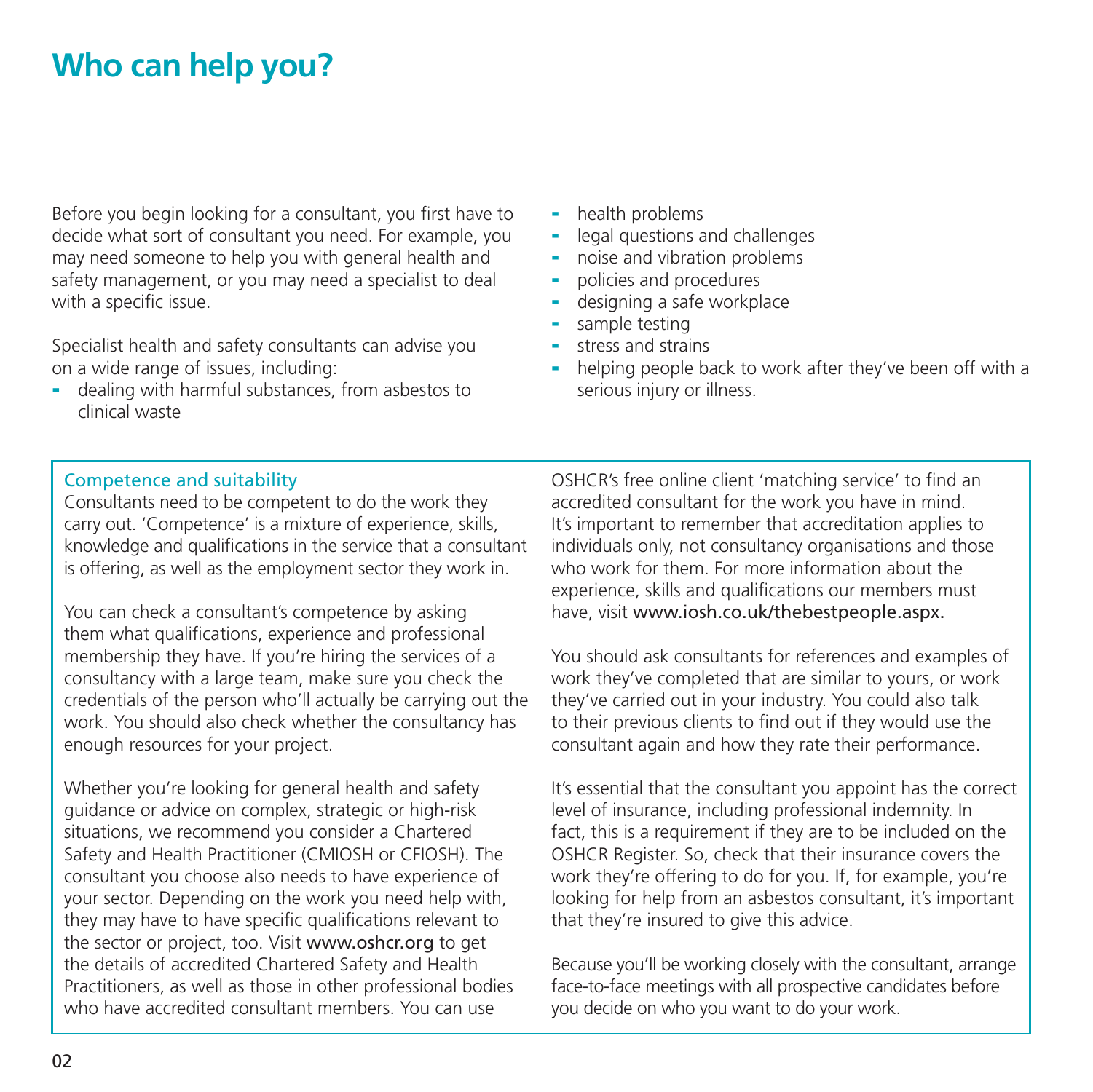# **Where do you go?**

# **Choosing and hiring a consultant**

As the world's largest body for health and safety professionals, IOSH has worked with the HSE and other bodies to set up the OSHCR.

- To find out more about the Register and how you can find the health and safety consultant that's right for your business, visit [www.oshcr.org](http://www.oshcr.org).

Other professional bodies have members who offer services for specific specialist areas. These include:

- the British Occupational Hygiene Society, which has a Directory of Occupational Hygiene Consultants – www.bohs.org
- the Institute of Acoustics, which can link you up with a noise engineer – www.ioa.org.uk
- the Chartered Institute of Environmental Health, which can put you in touch with an environmental health officer – www.cieh.org.

You may also be able to find a consultant by contacting your trade association, or through a personal recommendation.

For a fuller list of specialists, what they do and their relevant professional bodies, have a look at 'Who to go to' on pages 08–09.

It's worth remembering that, as well as having entry requirements that members must meet, professional bodies such as IOSH enrol their members on Continuing Professional Development programmes to keep skills, knowledge and expertise up to date. Our members also have to comply with a strict code of conduct. With these safeguards in place, you can be confident that when you hire the services of a consultant with the appropriate level of professional body membership, you're taking on someone with high standards of professional practice.

Once you've decided on the type of help you need and identified sources of competent advice, you're now in a position to begin the process of choosing the right consultant for you and your organisation.

When you select a consultant, make sure they improve your health and safety management system (if you already have one). Be careful that you don't end up paying for a generic 'package' of information, a set of risk assessments that aren't tailored to your circumstances, or just a health and safety manual. One size doesn't fit all. Any information the consultant gives you should be specific to you. You should look beyond general information that will merely help you 'tick the box' if an inspector calls or an insurer asks for it. You need practical, proportionate and customised ways to manage your risks effectively and improve the health and safety of your business.

# Step 1: Develop your brief

- Write down what you need and discuss it with other people in your organisation. Once you're clear about what your objectives are and what your timetable is, use your notes as a blueprint to brief your prospective consultants.
- Be open-minded. Once you've told prospective consultants what you need, you may find that there are alternatives that you hadn't thought of, or that you've focused on the symptom rather than the cause. Remember – part of the consultant's role is to give you a vital outsider's view.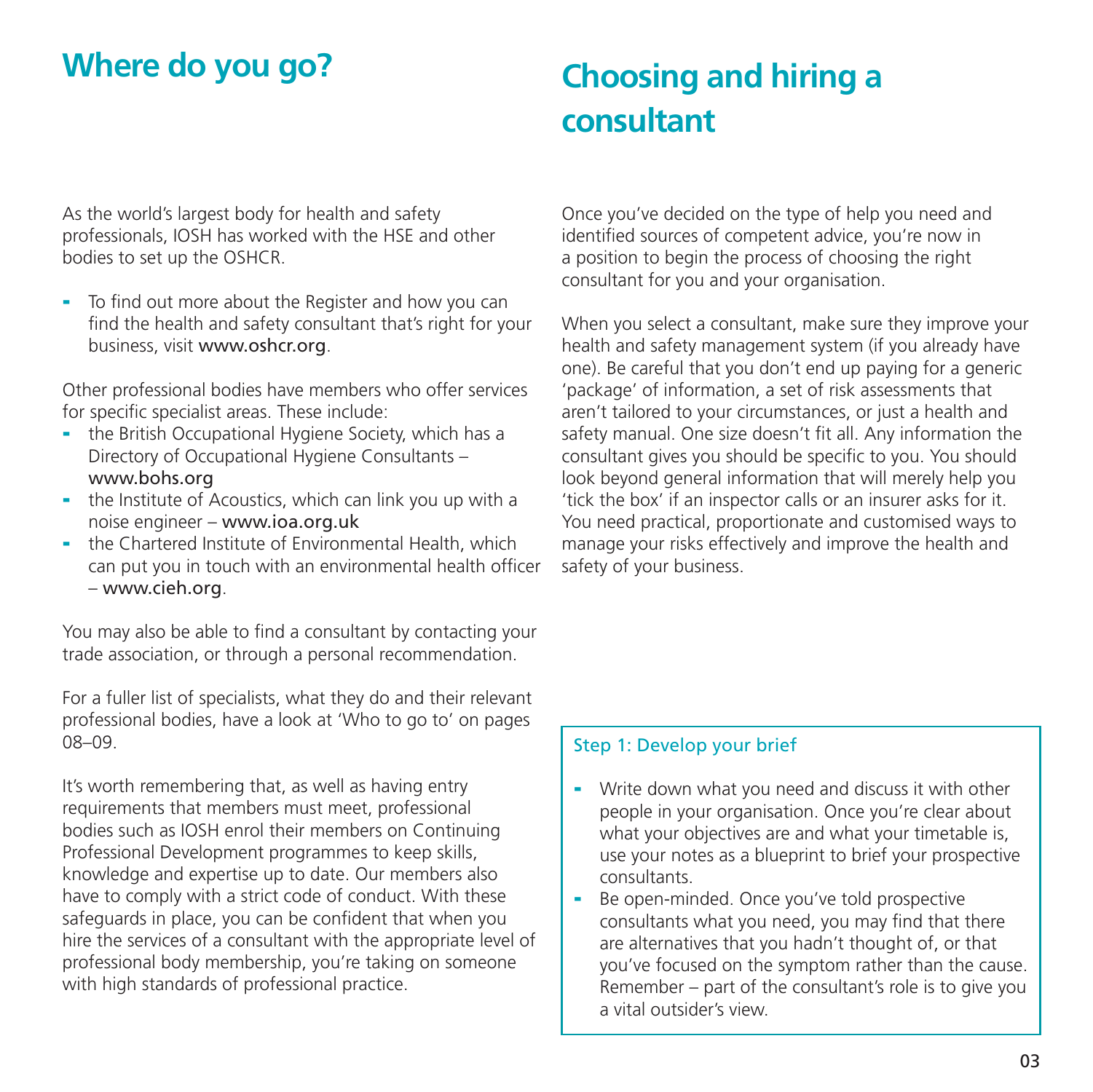# Step 2: Define the scope of project and tender work

- Scope: define the work you need doing list the outputs, milestones and standards you need, and any budget, time or other constraints.
- Type of help: develop a list of competences, skills and resources you need from a consultant – read 'Competence and suitability' on page 02 and 'Questions to ask yourself' on pages 06–07. If it's general health and safety management you need help with, visit www.oshcr.org. Alternatively, contact one of the organisations or trade bodies dealing with specialist areas – have a look at 'Who to go to' on pages 08–09.
- Communicate: take time to brief prospective consultants properly on a one-to-one basis so that they fully understand what you need.
- Compare: invite more than one consultant to tender and interview, even if you like the first one, so you can compare their approaches and credentials.
- Proposals: allow enough time for consultants to prepare their tender proposals, according to the size and complexity of the project.
- Clarify: ask each consultant to give you a presentation on what they can offer you and their tender proposals, so that everyone is clear about what's needed and what's to be delivered.
- Trust: remember, for all projects, especially if the project is likely to be long term or involve major change or sharing sensitive information, you and your staff need to develop trust and rapport with the consultant you choose.

#### Step 3: Consider value

Once the consultants have given you their list of fees, make sure you're comparing like with like. If you're in doubt, check that the consultants understand what you need and ask them how their proposal is structured – how much time they've budgeted for, if they'll have other expenses in addition to a daily rate, and if they charge VAT.

If you want to introduce a programme of continual health and safety improvements, check with the consultant about the number of days each month or quarter they intend to provide a service to you, and what they'll charge – say, a fixed daily rate or monthly fee. This type of ongoing support – often where an organisation doesn't have inhouse competent help – may have no specific end-point, and you should agree review dates to make sure that the service your consultant is providing meets your needs.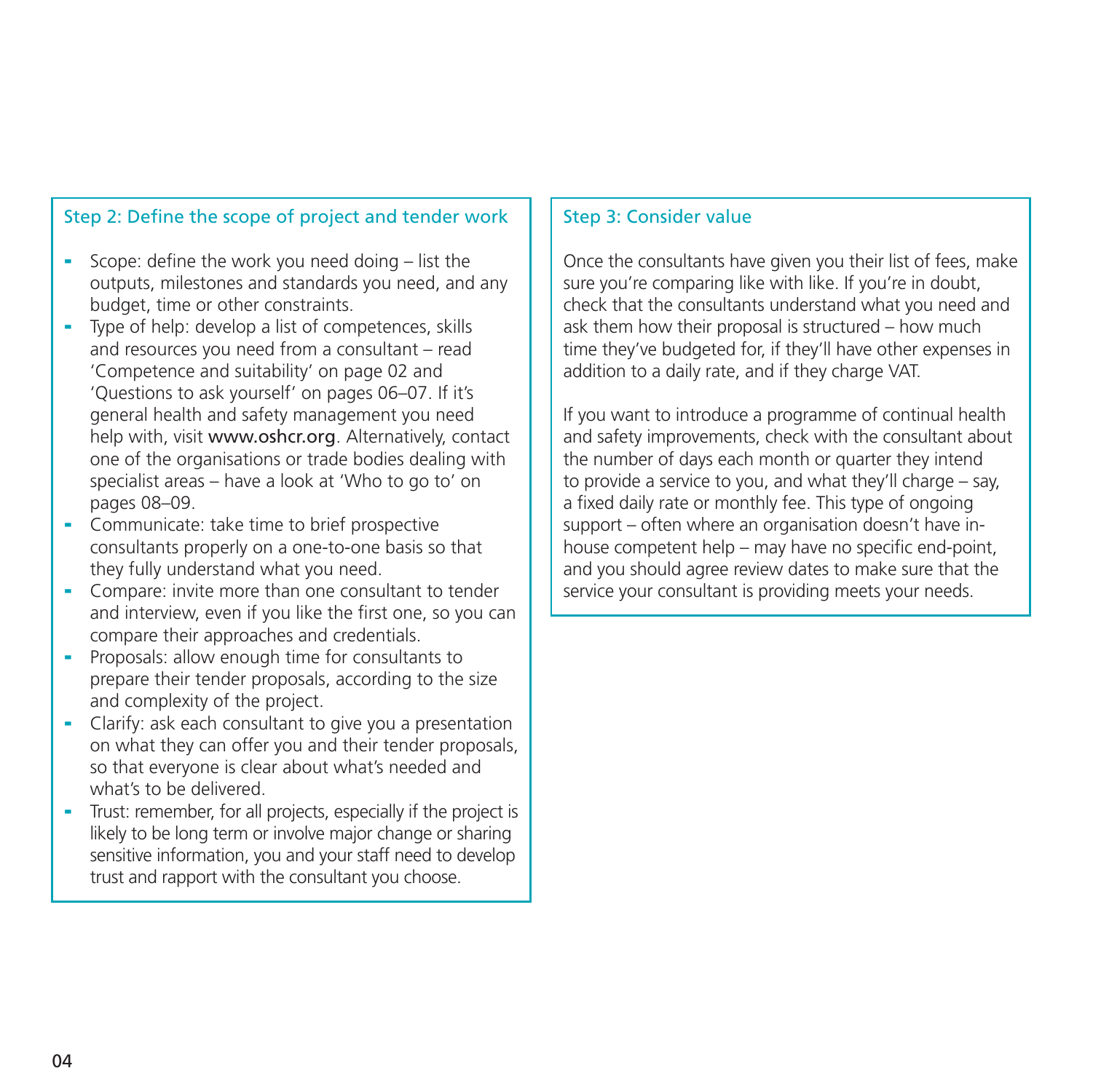# Step 4: Appoint and agree terms

Once you decide which consultant you want, you need to agree business terms and decide whether you want a written contract or agreement – you may need to get legal advice. Your consultant may have standard contract conditions, but make sure you review them before you enter into a contract. Agree any changes to standard conditions before you sign – don't simply delete clauses.

You may prefer to use your own organisation's standard terms. Here, make sure the contract is relevant to the type of work, uses defined and objective terms, and avoids subjective measures of performance such as 'satisfaction'.

Remember to include a schedule in the contract or agreement, detailing the agreed outputs, cost, timescale and payment terms. This will need updating if changes or 'extras' have been agreed.

You should check the consultant has enough and the correct type of insurance cover for the work. And you also need to address intellectual property rights issues, both current and those that emerge during the project. Some consultants like to keep ownership of tools and techniques, but you may want to own them if they relate specifically to your project.

Agree with your consultant a statement outlining the way the project will be carried out, including a plan, what they'll deliver, and when. This may contain a 'risk register', detailing what the risks are, what could happen, how likely it is that something will go wrong, what to do if it does, how to prevent it and who's responsible for which risks. In general, make sure that 'ownership' of a risk lies with whoever has the greatest ability to manage it.

### Step 5: Review

Make sure you have a formal review once the work is complete so that you can assess how well it has gone. This may not be the final review, as you may have developed an ongoing relationship and want to continue the existing arrangement or start another project. Don't be afraid to ask questions. Once you've studied any recommendations, you need to make sure you fully understand them and know how to implement them.

# Remember...

Check that your consultant:

- is competent
- is a member of the right professional body, at the right level
- is experienced
- has references
- is insured

Make sure you:

- define the scope of the work
- carry out interviews
- have a written agreement, including a timescale
- agree terms and conditions, and outputs
- review progress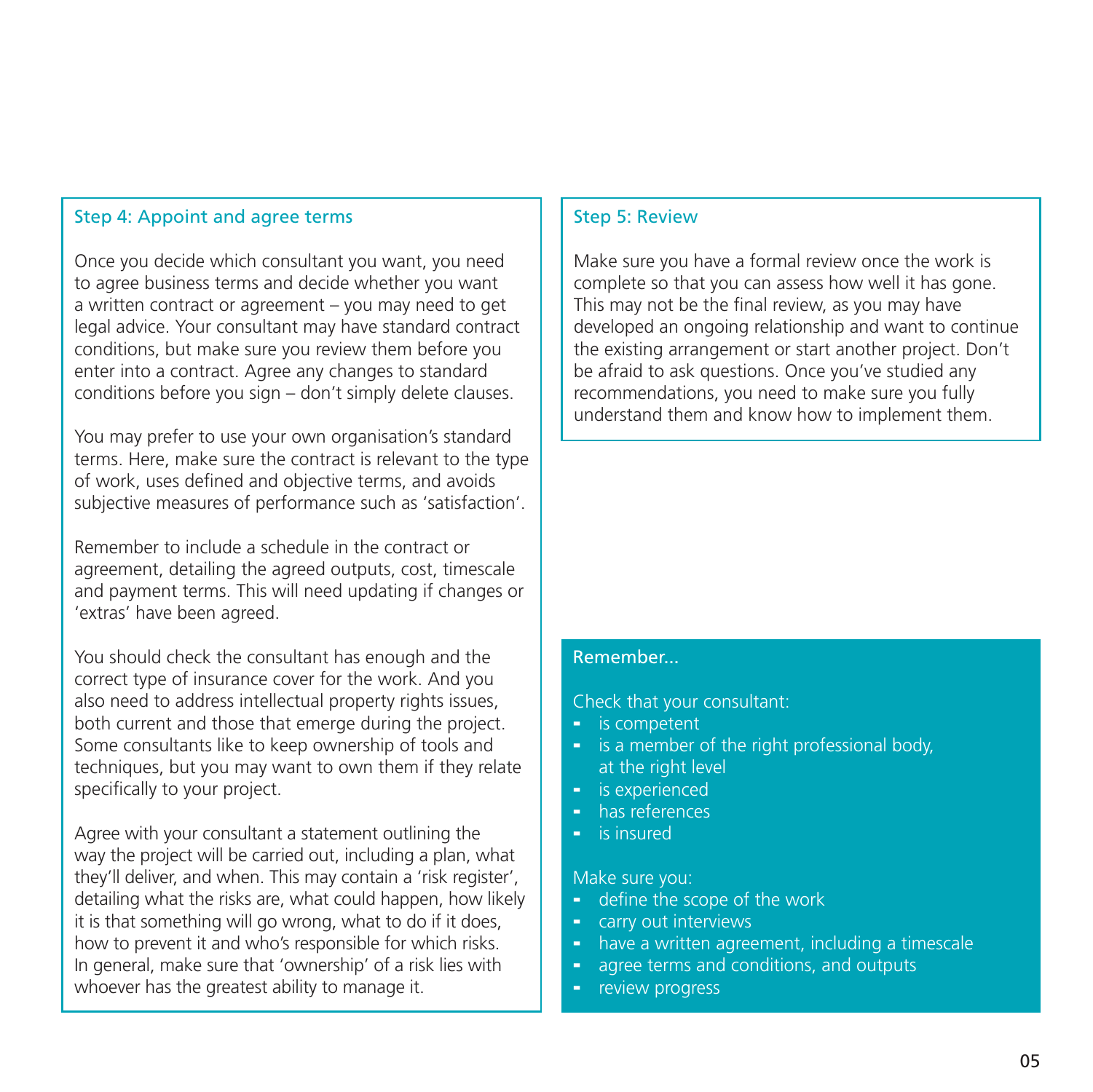# **Questions to ask yourself**

#### What would I want a consultant to do?

Different health and safety consultants will be able to take on a wide range of projects. Here are just some examples:

- carry out an audit to see if you're complying with the law
- advise you on how to improve the effectiveness of your health and safety management
- identify the hazards in your workplace and suggest ways of getting rid of or reducing them
- carry out a sampling or other fact-finding exercise to see whether you need to do more to protect people
- advise you on particular issues, such as how to change a process to make it less hazardous
- carry out or help you with accident investigations
- identify what training you need, and either give advice on or carry it out
- prepare a written report of their work and recommendations

# How specialised is the work – could I do any of it myself or within my team?

- Is there someone in-house with the competence and time to carry out the work?
- Would it be better to give a member of staff the training to do the work, recruit a competent professional or call in outside help?
- Would it be best to have a combination of in-house advice and consultancy support?

It's worth thinking about the resources you'll need to get the right member of staff trained or qualified, how long it will take, and the commitments they already have in the business.

#### What type of help do I need?

- a broad-based health and safety practitioner, with the appropriate skills, qualifications and experience?
- a specialist in, for example, radiation?
- an adviser, facilitator or a 'doer'? Should the consultant be advising on what should be done, or working under my direction?

#### Not sure what you need?

If you know you need help with health and safety, but you're not quite sure what to ask for, call our team for guidance on +44 (0)116 257 3199.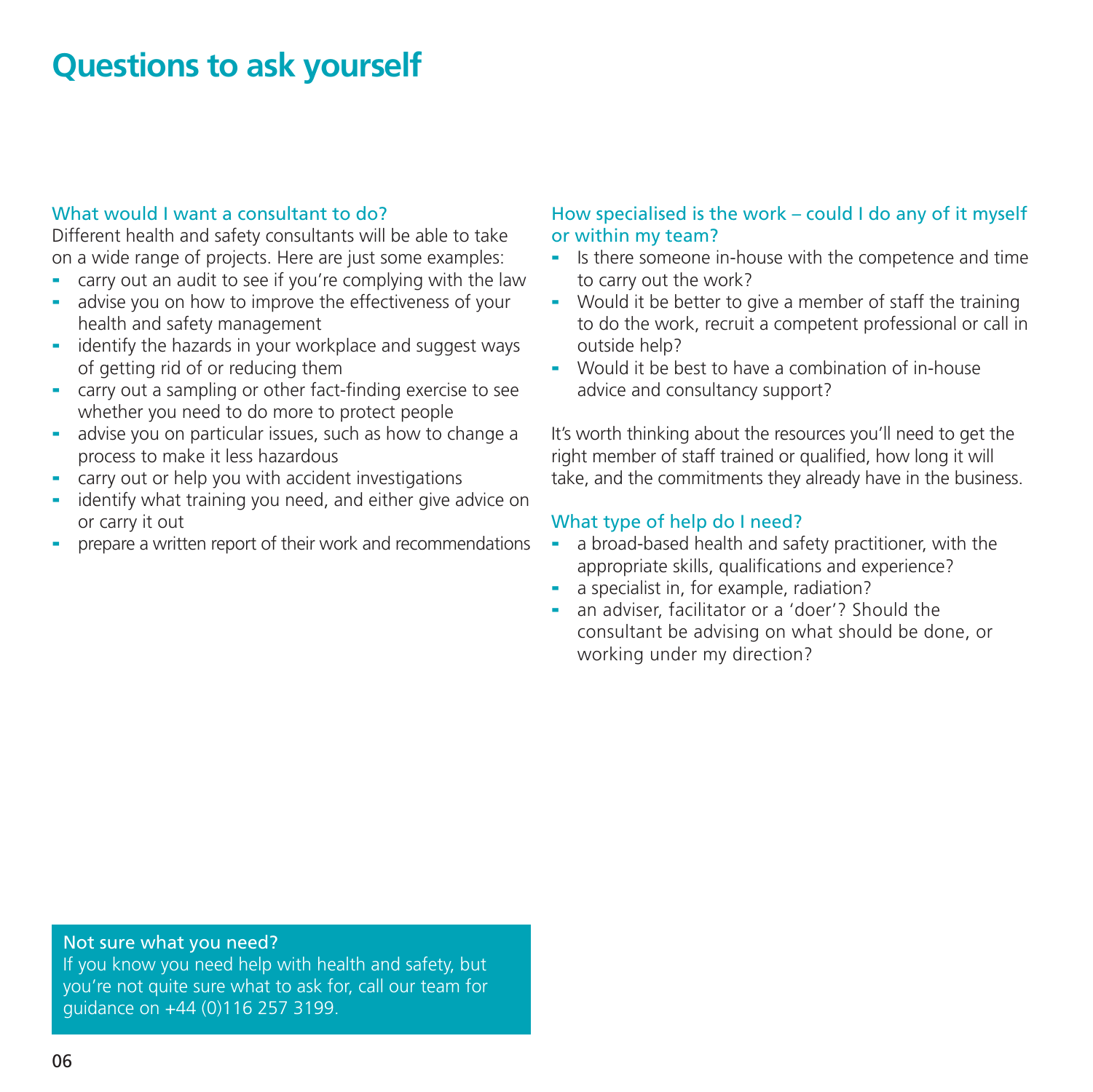#### Can the consultant or consultancy I'm thinking about hiring meet my needs?

- Have I compared different consultants for suitability and value?
- Does the consultant who'll do the work have the right knowledge, qualifications, skills, experience and level of professional membership?
- Are they a member of the government-recognised accreditation scheme, OSHCR?
- Do they have enough professional indemnity and public liability insurance?
- Can they give me references for work they've completed that's similar to my project?
- Do they have enough resources to carry out the work?
- Can they complete the task in an acceptable timescale?
- Will any of the work be subcontracted, and how will it be controlled?

#### What should be covered in the agreement or contract with the consultant?

- the detailed scope of the work
- the basis for the fees, including dates for payment
- any possible conflict of interest
- dates for completion of the work and a report, if that's part of the project
- how any changes or new work identified during the project will be agreed
- terms and conditions of the agreement or contract

### Once I've received the consultant's recommendation or report:

- do I fully understand the results and recommendations?
- do I know how to implement them?
- can the consultant provide continuing support?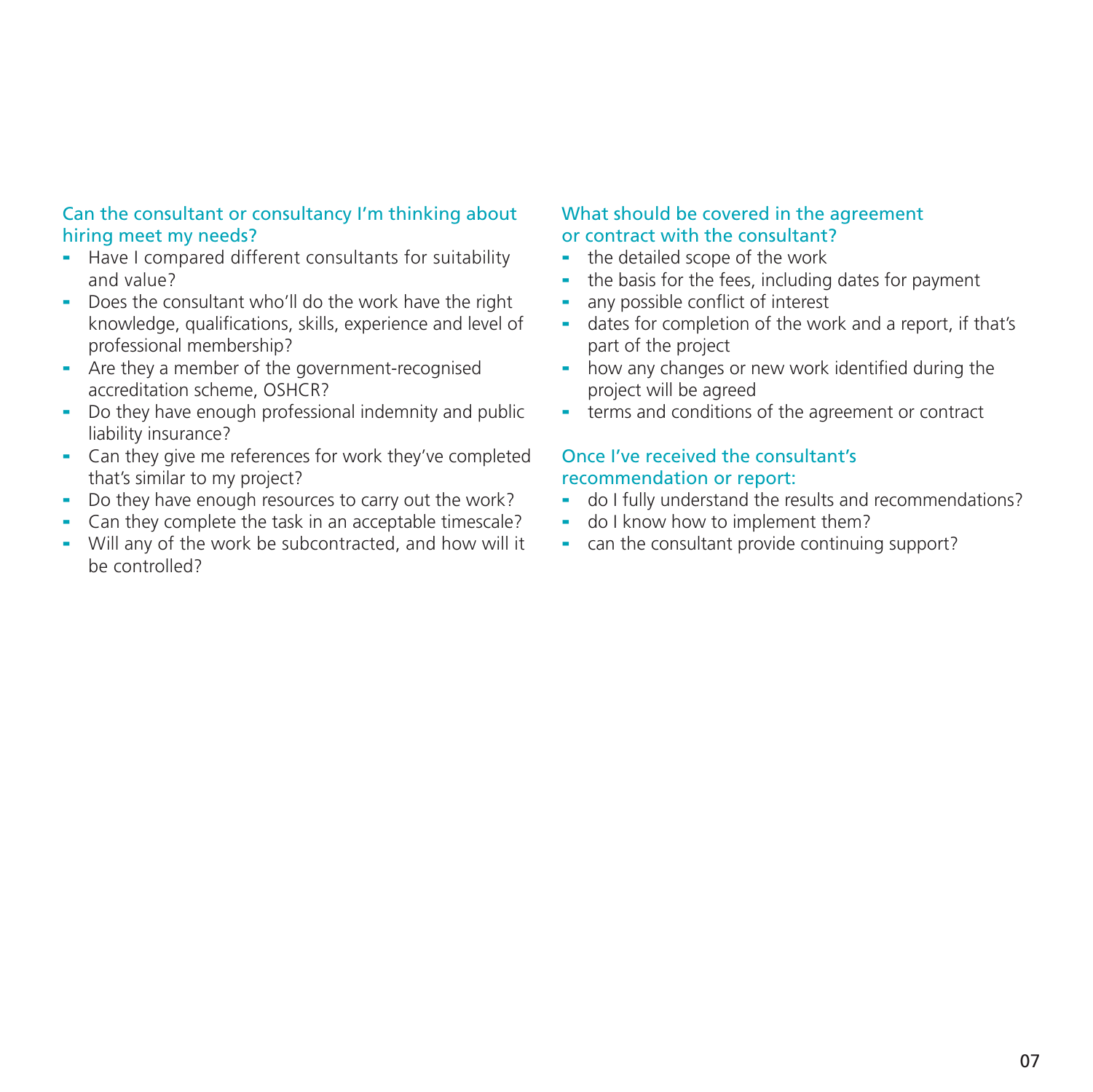# **Who to go to**

Here's an alphabetical list of where you can get help. The list isn't comprehensive, and apart from IOSH, the inclusion of an organisation doesn't imply any endorsement by IOSH.

# Building services engineers Key areas

- air conditioning
- energy
- fire detection
- heating
- lighting
- plumbing
- refrigeration
- security
- ventilation

# More information

- Chartered Institution of Building Services Engineers t +44 (0)20 8675 5211 [www.cibse.org](http://www.cibse.org)

# Doctors (occupational medicine) Key areas

- diagnosis
- monitoring and treatment of occupational ill health
- disability and fitness for work assessments
- rehabilitation
- return to work and health promotion programmes

# More information

- Faculty of Occupational Medicine t +44 (0)20 7317 5890 [www.facoccmed.ac.uk](http://www.facoccmed.ac.uk)
- Society of Occupational Medicine t +44 (0)20 7486 2641 [www.som.org.uk](http://www.som.org.uk) admin@som.org.uk

# Environmental health practitioners

# Key areas

- food safety and hygiene
- enforcing environmental health legislation for local authorities
- advising public and private sector bodies on environmental health concerns and best practice

# More information

- Chartered Institute of Environmental Health t +44 (0)20 7928 6006 [www.cieh.org](http://www.cieh.org) info@cieh.org
- Royal Environmental Health Institute of Scotland t +44 (0)131 225 6999 [www.rehis.com](http://www.rehis.com) contact@rehis.com

# **Ergonomists** Key areas

- ergonomic design of equipment. tasks and systems

# More information

- Institute of Ergonomics & Human Factors t +44 (0)1509 234904 [www.ergonomics.org.uk](http://www.ergonomics.org.uk) iehf@ergonomics.org.uk

# Health and safety practitioners Key areas

- occupational safety and health advice
- quidance on management systems (policy, strategy and best practice)
- risk assessment and effective controls
- audit
- inspection
- investigation
- benchmarking
- performance monitoring and analysis
- training

# More information

- Institution of Occupational Safety and Health t +44 (0)116 257 3100 [www.iosh.co.uk](http://www.iosh.co.uk) enquiries@iosh.co.uk
- For information on finding a consultant, visit [www.iosh.co.uk/](http://www.iosh.co.uk/consultancygroup) [consultancygroup](http://www.iosh.co.uk/consultancygroup)
- Occupational Safety and Health Consultants Register [www.oshcr.org](http://www.oshcr.org) (free online resource)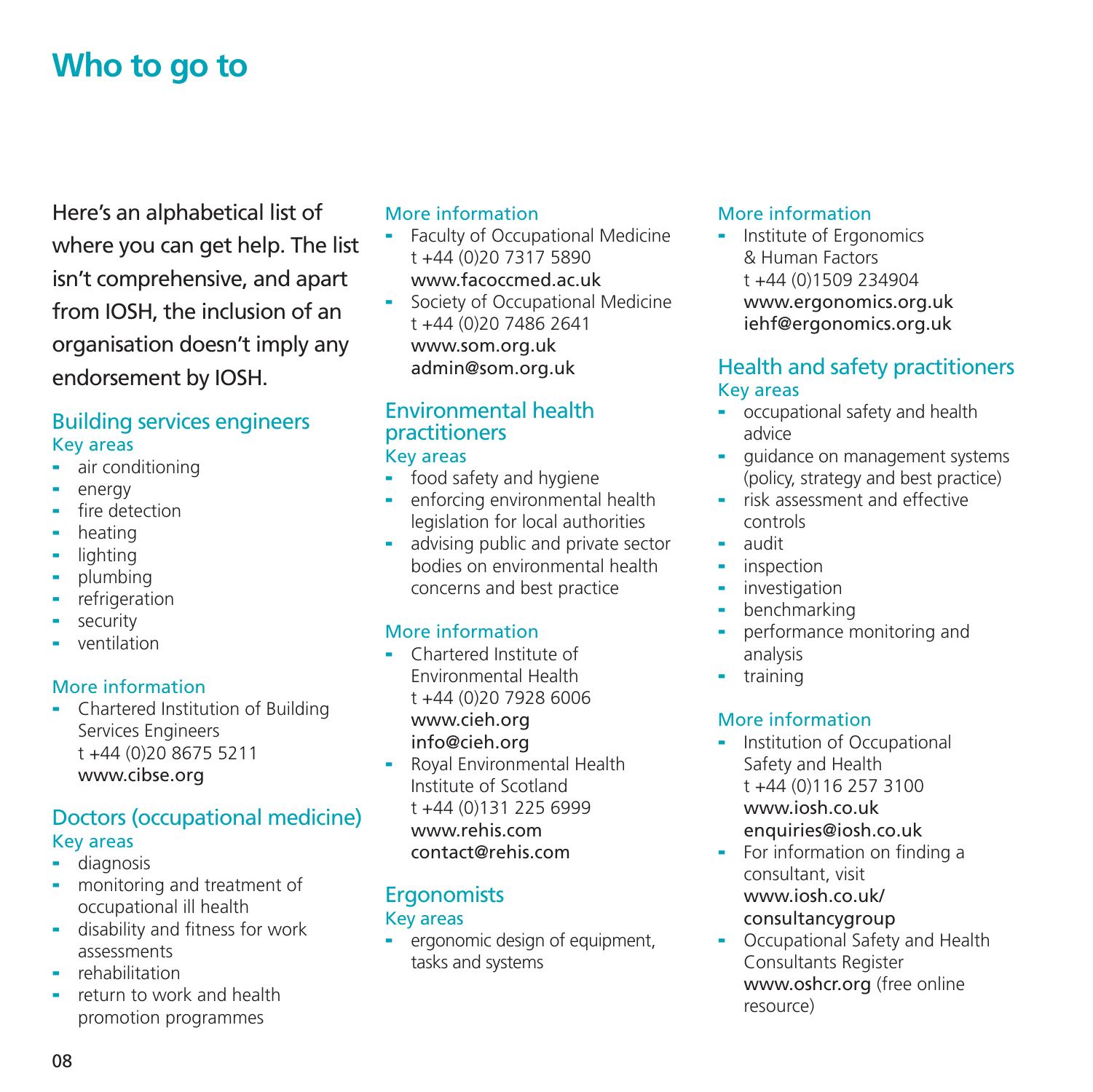# Noise engineers Key areas

- specialist workplace noise risk assessment and control
- environmental noise measurement

#### More information

- Institute of Acoustics t +44 (0)1727 848195 [www.ioa.org.uk](http://www.ioa.org.uk) ioa@ioa.org.uk

# Nurses (occupational health) Key areas

- occupational health monitoring and screening
- return to work assessments
- rehabilitation programmes
- injury treatment and counselling

### More information

- Association of Occupational Health Nurse Practitioners (UK) t +44 (0)845 225 5937 [www.aohnp.co.uk](http://www.aohnp.co.uk) admin@aohnp.co.uk
- Society of Occupational Health Nursing t +44 (0)20 7409 3333

[www.rcn.org.uk](http://www.rcn.org.uk)

# Occupational hygienists Key areas

- measuring the significance of workrelated exposure to
	- $e$  chemical
	- a. biological
	- physical  $\Box$
	- o. ergonomic
	- psychosocial health hazards.  $\Box$
- recommending controls

#### More information

British Occupational Hygiene Society t +44 (0)1332 298101 [www.bohs.org](http://www.bohs.org) admin@bohs.org

#### Risk managers Key areas

- risk management in
	- $=$  industry
	- commerce
	- <sup>o</sup> consultancy
	- $\overline{a}$  the public sector
- business continuity and contingency planning

### More information

- Institute of Risk Management t +44 (0)20 7709 9808 [www.theirm.org](http://www.theirm.org) enquiries@theirm.org

# Other sources of information Business Link

[www.gov.uk/business](https://www.gov.uk/business)

# Equality and Human Rights Commission

[www.equalityhumanrights.com](http://www.equalityhumanrights.com)

#### European Commission

[http://europa.eu/youreurope/](http://europa.eu/youreurope/business) [business](http://europa.eu/youreurope/business)

European Network of Safety and Health Professional Organisations [www.enshpo.eu/home](http://www.enshpo.eu/home)

Health and Safety Executive [www.hse.gov.uk](http://www.hse.gov.uk)

Institution of Occupational Safety and Health [www.iosh.co.uk](http://www.iosh.co.uk)

International Labour Organisation [www.ilo.org/global/lang--en/](http://www.ilo.org/global/lang--en/index.htm) [index.htm](http://www.ilo.org/global/lang--en/index.htm)

#### Scottish Centre for Healthy Working Lives [www.healthyworkinglives.com](http://www.healthyworkinglives.com)

Trades Union Congress [www.tuc.org.uk](http://www.tuc.org.uk)

# Workboost Wales

[www.workboostwales.com](http://www.workboostwales.com)